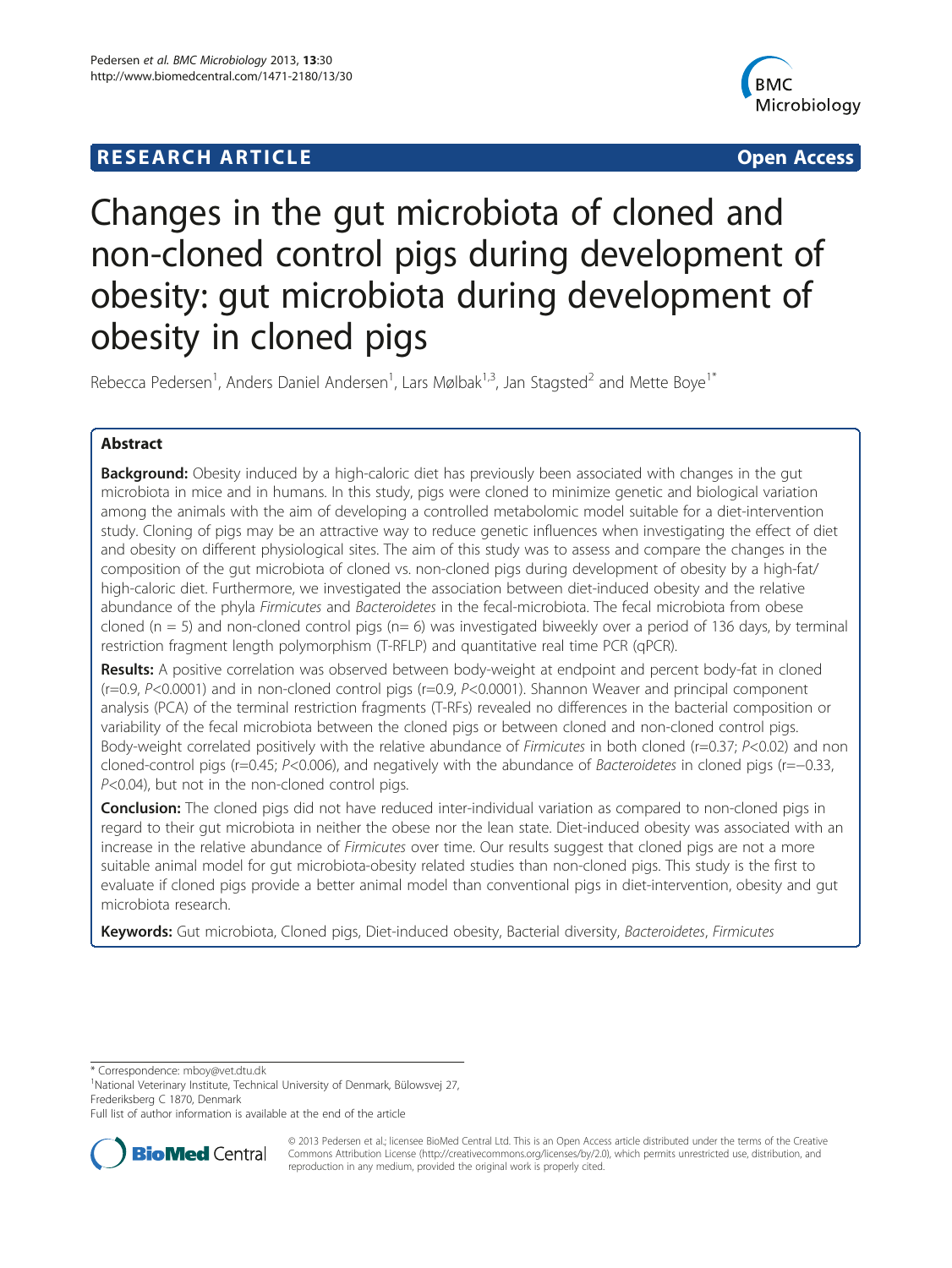#### Background

Obesity and its associated morbidities have become an increasing problem in many countries around the world. While traditionally regarded as primarily a question of a sedentary lifestyle in which energy intake exceeds energy expenditure, new studies also point to the composition of the intestinal microbiota as a potentially contributing factor. In studies of diet-induced obesity and its association with the gut microbiota, it may be preferable to eliminate the influence of host genotype on the composition of the gut microbiota by choosing genetically identical animals. Some early investigations comparing the composition of the microbiota in human mono-zygotic twins (MZ) with di-zygotic twins (DZ) reported that the host genome was influencing the microbial composition in the gut [\[1](#page-8-0),[2](#page-8-0)]. A similar study based on 16S rRNA gene analysis indicated that bacterial community in human MZ twins was slightly more similar than in unrelated individuals [[3\]](#page-8-0) suggesting that genetically identical individuals harbor a similar gut microbiota. In a more recent study on the relationship between gut microbiota, diet and genetic influences in mice, the authors stated that the changes in gut microbiota were unrelated to genetically induced obesity and were merely due to high-fat (HF) diet [[4](#page-8-0)]. Therefore, the influence of the host genome on the gut microbiota currently remains controversial.

When choosing an animal model for studying human diseases, it is important to choose animals that physiologically resemble humans. Pigs are good models for humans, primarily due to close resemblance of their anatomy and physiology of the digestive system and because pigs are omnivorous like humans [\[5,6](#page-8-0)]. Consequently, pigs are widely used in studies of human lifestyle-related diseases such as diabetes, cardiovascular disease and metabolic syndrome [\[7,8\]](#page-8-0). Using cloned pigs in obesity-related studies could provide a more homogenous experimental model, hence the cloning in this study was performed to minimize genetic influences and thereby reduce interindividual variation [\[9](#page-8-0)].

One of the main focuses of obesity-related gut microbial studies have been to identify groups of bacteria that are correlated with the obese state, and initially the relative abundance of Bacteroidetes and Firmicutes in the gut microbiota was linked to obesity. In pigs, as in humans [[10](#page-8-0)] and other mammals [\[11\]](#page-8-0), the two main phyla of bacteria in the gut microbiota are Bacteroidetes and Firmicutes [\[12,13](#page-8-0)]. Previous studies have reported a greater proportion of Firmicutes in obese mice [[14](#page-8-0)] when compared with their leaner counterparts and a reduced ratio of Firmicutes to Bacteroidetes in a small group of obese humans on a weight loss regimen [\[15](#page-8-0)]. A similar result in a study of lean and obese pigs revealed a negative correlation between percentage of Bacteroidetes and body-weight [[16\]](#page-8-0). Furthermore, a fluorescence in situ hybridization (FISH)-based study on obese adolescents during weight loss regimens showed a decrease in the phylum *Firmicutes* [[17](#page-8-0)]. However several studies suggest a decrease in ratio of Firmicutes to Bacteroidetes in obese and overweight subjects [\[18\]](#page-8-0) and suggest diet to be a contributing factor in shaping the gut microbial community and not the bacterial proportions [\[19,20](#page-8-0)]. Other observations in humans, suggest obesity to be associated with a lower bacterial diversity [[3\]](#page-8-0), while other studies showed no difference in the abundance of bacteria in the gut microbiota between lean and obese individuals that were on weight maintaining diet [\[21\]](#page-8-0). Hence this putative relationship between obesity, diet and specific phyla of bacteria in the gut microbiota is still controversial and there are few studies on the association between the gut microbiota and obesity during the development of obesity. Therefore, the focus of this paper was to investigate the gut microbiota in cloned pigs compared with non-cloned control pigs and to further elucidate if diet-induced obesity over time is associated with changes in the gut microbiota. We hypothesized that the composition of the gut microbiota would be more similar among the cloned pigs compared to non-cloned controls. The second hypothesis was that weight-gain would be related to an increase in the ratio of Firmicutes to Bacteroidetes as well as a decrease in the diversity of the gut microbiota. We therefore investigated the changes in the gut microbiota of cloned and control pigs beginning with lean pigs during a period of 136 days on a high-fat/high-caloric (HF/high-caloric) diet.

# **Methods**

#### Animals

The animals for this experiment were pigs of similar genotype of Danish Landrace and Yorkshire. Six female siblings from a normal litter (the control group) (75% Landrace x 25% Yorkshire) were obtained after standard artificial insemination followed by caesarian section. The cloning experiments were performed using donor cells obtained from a 65% Landrace x 35% Yorkshire sow as described previously [\[9](#page-8-0)]. The cloned embryos were then transferred surgically to surrogate sows (recipients) five to six days after cloning [\[9](#page-8-0)]. Two surrogate sows gave birth to five live female clones by caesarean section. Pigs were reared in the experimental stables at University of Aarhus (Tjele, Denmark). All the experimental animal studies were approved by the Danish Animal Experimental Committee.

# Experimental set up and sample collection

The pigs in the experiment were weaned at 28 days of age and subsequently fed a standard pig-diet with an energy distribution of 18.5% protein, 7.9% fat, 72.4% carbohydrate and 1.2% fiber, for approximately 61 days. During this post weaning period animals from the same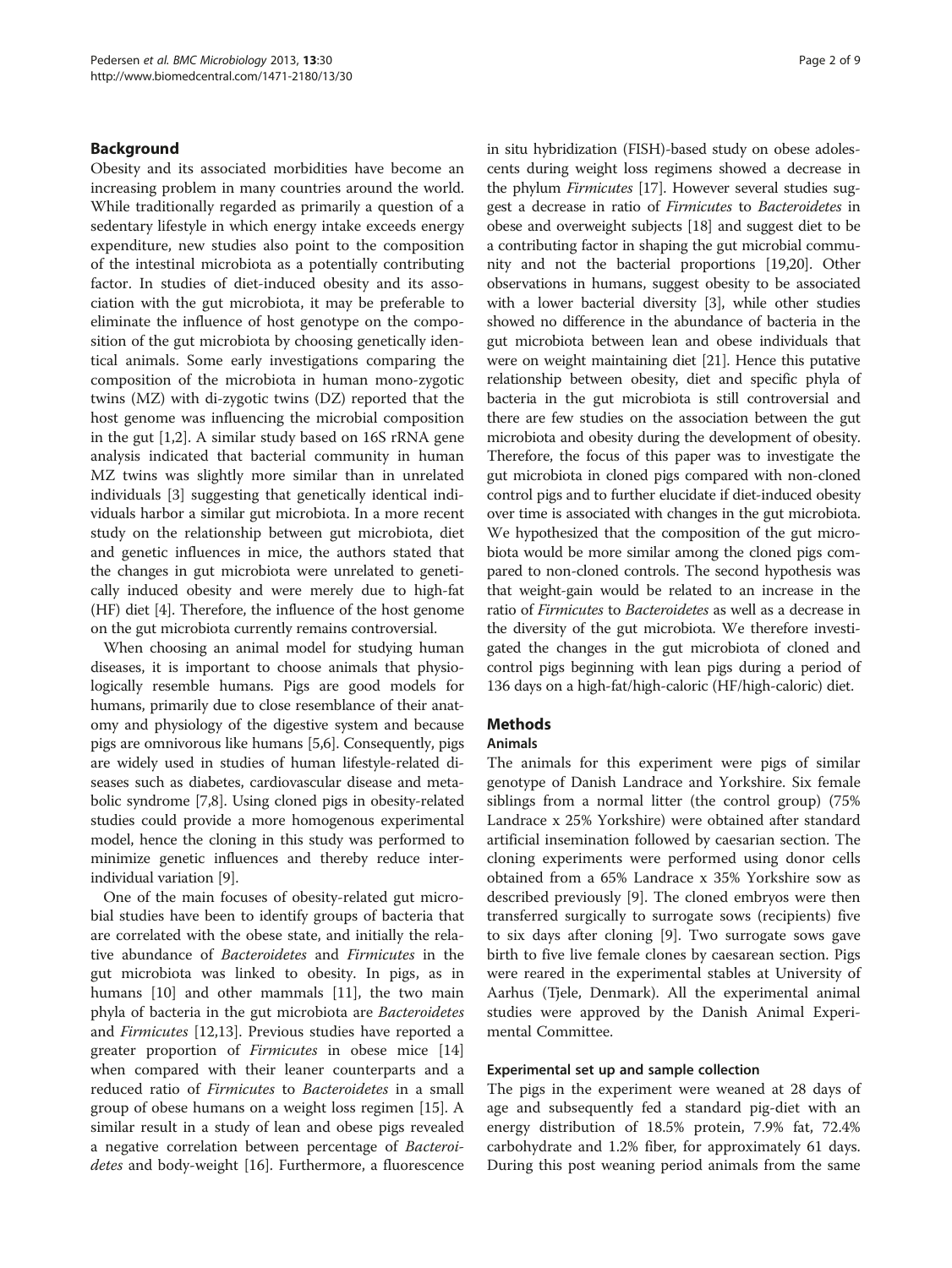litter were housed together in the same stable. At 96 days (cloned pigs) and 89 days (non-cloned controls) of age (baseline), the pigs were transferred to facilities for individual housing and fed a wheat-based HF/highcaloric diet consisting of 19.5% protein, 27% fat, 53% carbohydrates and 0.5% fiber [[22\]](#page-8-0) with ad libitum access to the feed in order to induce obesity. The feed was weighed before and after feeding and the pigs were maintained on this diet for a period of 136 days until they were euthanized. The cloned and non-cloned control pigs were weighed biweekly starting a day prior to switch to HF/high-caloric feed and the body-fat composition of the animals was measured by computed tomography (CT) scan at the end of the experiment. During this period, fresh feces collected biweekly were snapfrozen in liquid nitrogen and stored at −20°C until later analyses.

# Terminal restriction fragment length polymorphism (T-RFLP)

The fecal microbiota from all the pigs were analyzed by terminal restriction fragment length polymorphism (T-RFLP) fingerprint profiles as described previously [[23\]](#page-8-0). In brief, DNA was extracted from 200 mg feces by using the QIAamp DNA Stool Mini Kit (Qiagen, Hilden, Germany) according to manufacturer's instructions, with an additional step of bead beating in order to disrupt the cell wall of Gram-positive bacteria. The concentrations of DNA were measured in each sample by a spectrophotometer and adjusted to 5 ng μl<sup>-1</sup> (NanoDrop Technologies,Wilmington, DE, USA). Amplification of 16S rRNA gene DNA were performed in duplicates by using 16S rRNA gene DNA bacterial specific primers, Eub-8fm (5'- AGAGTTTGATCMTGGCTCAG- 3') labeled with 5´ FAM and Eub-926r (5-'CCGTCAATTCCTTTRAGT TT- 3') (DNA Technology, Aarhus, Denmark) [[23](#page-8-0)]. Each PCR mix contained 5 μl of 10x Fermentas Taq-buffer, 4 μl MgCl<sub>2</sub>, 2.0 μl deoxyribonucleotide triphosphate (dNTP), 0.5 μl Fermentas Taq-polymerase, 0.5 μl of each primer and 35.5  $\mu$ l nuclease-free water and 5 ng  $\mu$ <sup>-1</sup> DNA (final concentration of 0.2 ng). The cycling conditions were: initial denaturation at 94°C for 6 minutes (min) followed by 32 cycles of denaturing at 94°C for 45 seconds (s), annealing at 56°C for 45 s, an extension step at 72°C for 2 min, and a final extension at 72°C for 10 min. The PCR products were subsequently verified by gel electrophoresis and purified by High Pure PCR Purification Kit (Roche Applied Sciences, Mannheim, Germany). The purified PCR product (200 ng) was digested with 2.0 μl of the restriction enzyme *HhaI* (Promega Corporation, Madison, USA) at 37°C for 3 h. Two μl of the digested PCR products, 10 μl formamide and 0.50 μl Megabase ET900-R Size Standard (GE Health Care, Buckinghamshire, UK) were mixed and run in duplicates on a capillary electrophoresis genetic analyzer (Genetic Analyzer 3130/ 3130xl, Applied Biosystems, Carlsberg, CA). The terminal restriction fragments (T-RFs), representing bacterial fragments in base pair (bp), were obtained and the analysis of T-RF profiles and alignment of T-RFs against an internal standard was performed using the BioNumerics software version 4.5 (Applied Maths, Kortrijk, Belgium).

T-RF fragments (range of 60–800 bp) with a difference less than two base pairs were considered identical. Only bands present in both duplicates were accepted as bacterial fragments from which the duplicate with the best intensity was chosen for microbial profiling. The obtained intensities of all T-RFs were imported into Microsoft Excel, and all intensities below 50 were removed. In each sample, the relative intensity of any given T-RF was calculated by dividing the intensity of the T-RF with the total intensity of all T-RFs in the sample. The most predominant T-RFs with a mean relative intensity above one percent were selected for all further analyses and procedures (except calculation of the diversity and similarity) and their identity was predicted in silico, performed in the MiCA on-line software [\[24](#page-8-0)] and Ribosomal Database Project Classifier (322.864 Good Quality, >1200) [\[25\]](#page-8-0).

### T-RFLP statistical analysis

All T-RFs between 60 and 800 bp were imported into the statistical software programs Stata 11.0 (StataCorp, College Station, TX), Unscrambler version 9.8 (CAMO, Oslo, Norway) and Microsoft Excel sheets were used for further analyses. Principal component analysis (PCA) was used to explore group differences in the overall microbial communities both for comparisons between cloned pigs and non-cloned controls at the different sampling points and to investigate if samples from pigs with the largest weight-gain during the study period clustered together, irrespective of their genetic background. The latter was also investigated by relating the whole microbial community to the weight-gain at the different sampling points, involving all predominant T-RFs simultaneously in the models. For this purpose partial least square regression (PLS-R) was used, which is a supervised model, meaning in this case that the variation in the weight (gain) data is used to actively decompose the variation in the bacterial data. In both analyses, the T-RFs were standardized (centered and 1/SD) prior to the modeling phase to ensure that all of them would equally influence the models, and possible outliers were inspected visually and with Hotelling  $T^2$ .

The diversity index was calculated as described previously [\[26\]](#page-8-0). In brief, the Shannon-Weaver index of diversity  $(H')$  based on all of the initial T-RFs was used to determine the diversity of the bacterial fragments. Group comparisons of the diversity index in cloned versus non-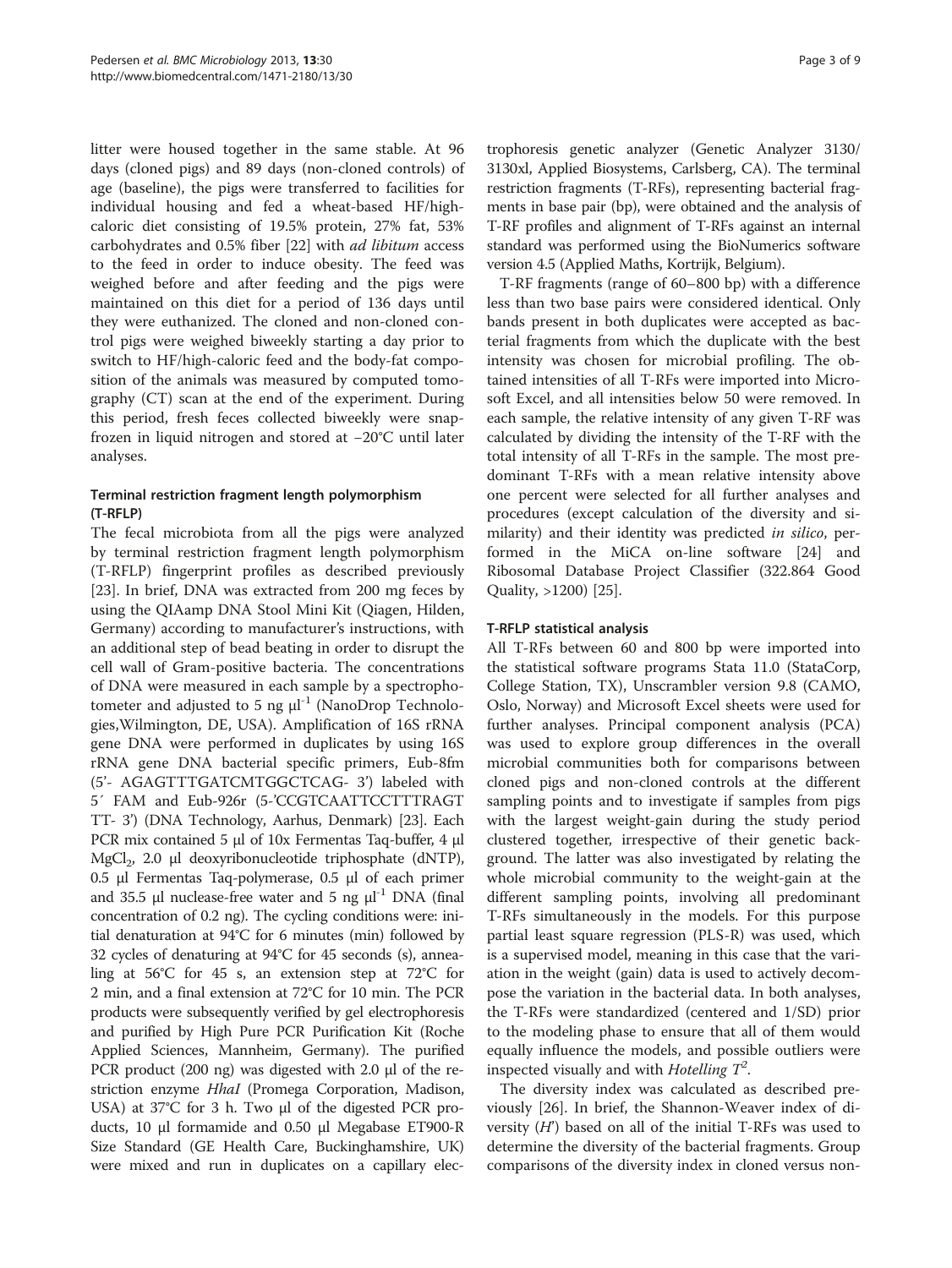cloned controls were calculated at each of the sampling points. As the Shannon-Weaver index was not normally distributed, Mann Whitney  $U$  test and Spearman correlation were applied. The  $H'$  values are represented in figures as mean and error bars representing standard deviations (SD). Dice similarity between groups based on all the T-RFs were calculated in BioNumerics (Applied Maths, Kortrijk, Belgium) and the results are presented as mean values. T-RFs in the figures are presented as mean and standard error of the mean (SEM). A significant difference was considered when P-value was less than 0.05  $(P<0.05)$ .

### Fecal samples and bacterial strains for qPCR

The extracted DNA from the fecal samples used for the T-RFLP analyses were also analyzed by qPCR, but only samples taken monthly were chosen for qPCR analysis. However additional sampling points two weeks before the endpoint samples were also analyzed by qPCR. Three bacterial strains (Clostridium perfringens (NCTC 8449), Odoribacter splanchnicus (isolate DJF B089) and Escherichia coli (ATCC 25922), representing the Firmicutes and Bacteroidetes phyla and general bacteria, respectively, and six randomly chosen extracted DNA samples (divided equally into clones and controls) were used to optimize the PCR conditions.

### qPCR primers and conditions

The 16S rRNA gene DNA primers for Bacteroidetes and Firmicutes used in this study were designed by Baccetti De Gregoris et al. [[27\]](#page-8-0) and conditions were optimized for the thermocycler used (Rotor-Gene Q Real Time PCR cycler (Qiagene)). The universal primer used in this study had an amplicon length of 147 bp (S-D-Bact-09 07-a-S-20 5'-AAACTCAAAGGAATTGACGG-3'; S-D-Bact-1054-a-A-20 5-' ACGAGCTGACGACAGCCATG-3') [[12](#page-8-0)]. The specific primer sets for Bacteroidetes (798cfbF 5' CRAACAGGATTAGATACCCT'3 and cfb967R 5' GGTA AGGTTCCTCGCGTAT '3) and Firmicutes (928F-Firm 5' TGAAACTYAAAGGAATTGACG '3; 1040firmR, 5' ACC ATGCACCACCTGTC '3) had an amplicon length of 240 bp and 200 bp, respectively [[27](#page-8-0)]. All qPCR reactions contained 12.5 μl of  $SYBR^®$  Green JumpStart<sup>™</sup> Taq Rea $dyMix^{\mathsf{TM}}$  without  $MgCl_2$  (Sigma-Aldrich, Copenhagen, Denmark), 0.3 μmol  $l<sup>-1</sup>$  of each primer and 5 μl of template DNA adjusted to 5 ng  $\mu$ l<sup>-1</sup>. MgCl<sub>2</sub> optimization was performed and a final concentration of 2.5 mM  $MgCl<sub>2</sub>$ was chosen. The annealing temperature was optimized by using 16S rRNA gene DNA extracted from fecal samples and DNA extracted from different bacteria. Subsequently, all the primers and other PCR conditions were verified by conventional PCR and gel electrophoresis. A non template control (NTC) was included in each run. qPCR was performed with an initial denaturing step of 10 min at 95°C, 95°C for 30 s, 35 cycles of 56°C for 20 s and an elongation step of 72°C for 20 s. A melting curve analysis was performed after each run to detect any primer-dimers in each sample. The threshold cycle  $(C_T)$  and calculated concentrations (copies  $\mu$ <sup>1</sup>) were determined automatically by the Rotor Gene software (Rotor-Gene Q 2.0.2 (Qiagene)).

#### Analysis of data from qPCR

qPCR was performed to quantify relative abundance of the phyla Bacteroidetes and Firmicutes, respectively, present in each sample. The measured bacterial copy numbers of the 16S rRNA gene from bacteria belonging to the phylum Bacteroidetes and the phylum Firmicutes were calculated against 16S rRNA genes obtained from all bacteria and the relative abundance of the two phyla in each sample was subsequently calculated and statistically evaluated by Mann Whitney  $U$  test. Further correlation analyses were performed using Spearman correlation coefficient and  $P < 0.05$  was considered statistically significant. A standard curve was constructed for specific and universal primer sets and assays using tenfold serial dilutions of the extracted DNA from C. perfringens, O. splanchnicus and *E. coli* all DNA samples in the range 2.5  $\times 10^2$  ng  $\mu L^{-1}$ to  $2.5x10^{-6}$  ng  $\mu L^{-1}$ . Furthermore, serial dilutions corresponding to the previously described dilutions of genomic DNA from two random samples were used to construct standard curves to further verify if PCR inhibitors were present in extracted DNA from fecal samples.

### Results

### Weight of the animals

At baseline, just before the animals were transferred to the ad libitum high-fat (HF)/high-caloric diet, the cloned (96 days old) and non-cloned control (89 days old) pigs weighed  $38 \pm 4.1$  kg (Mean  $\pm$  SEM) and  $37.9 \pm 2.3$  kg, respectively. Daily weight-gain in cloned pigs (n=5) was  $0.78 \pm 0.04$  kg and in control pigs (n=6)  $1.05 \pm 0.03$  kg, corresponding to a lower daily feed intake by cloned pigs than the controls. The clones weighed  $143.6 \pm 8.8$  kg at the time they were euthanized (end point), compared to control pigs, which weighed significantly more (179.5  $\pm$ 4.0 kg) at the end of the study (difference of 35.9 kg,  $P=0.004$ ). CT scanning of body fat showed that obese non-cloned control pigs had a higher average percentage of body-fat  $(41.1 \pm 1.3\%)$  than obese cloned pigs  $(28.4 \pm 1.1\%)$ 2.3%, P=0.004). There was a positive correlation between body-fat percentage and body weight at the end of the diet-intervention study in non-cloned control pigs as well as in cloned pigs (r=0.85, P=0.0001) (Figure [1\)](#page-4-0).

### The compositional diversity of the gut microbiota

The PCA analysis of the overall composition of the gut microbiota in all animals did not reveal separate clustering of the T-RF profiles between the cloned pigs and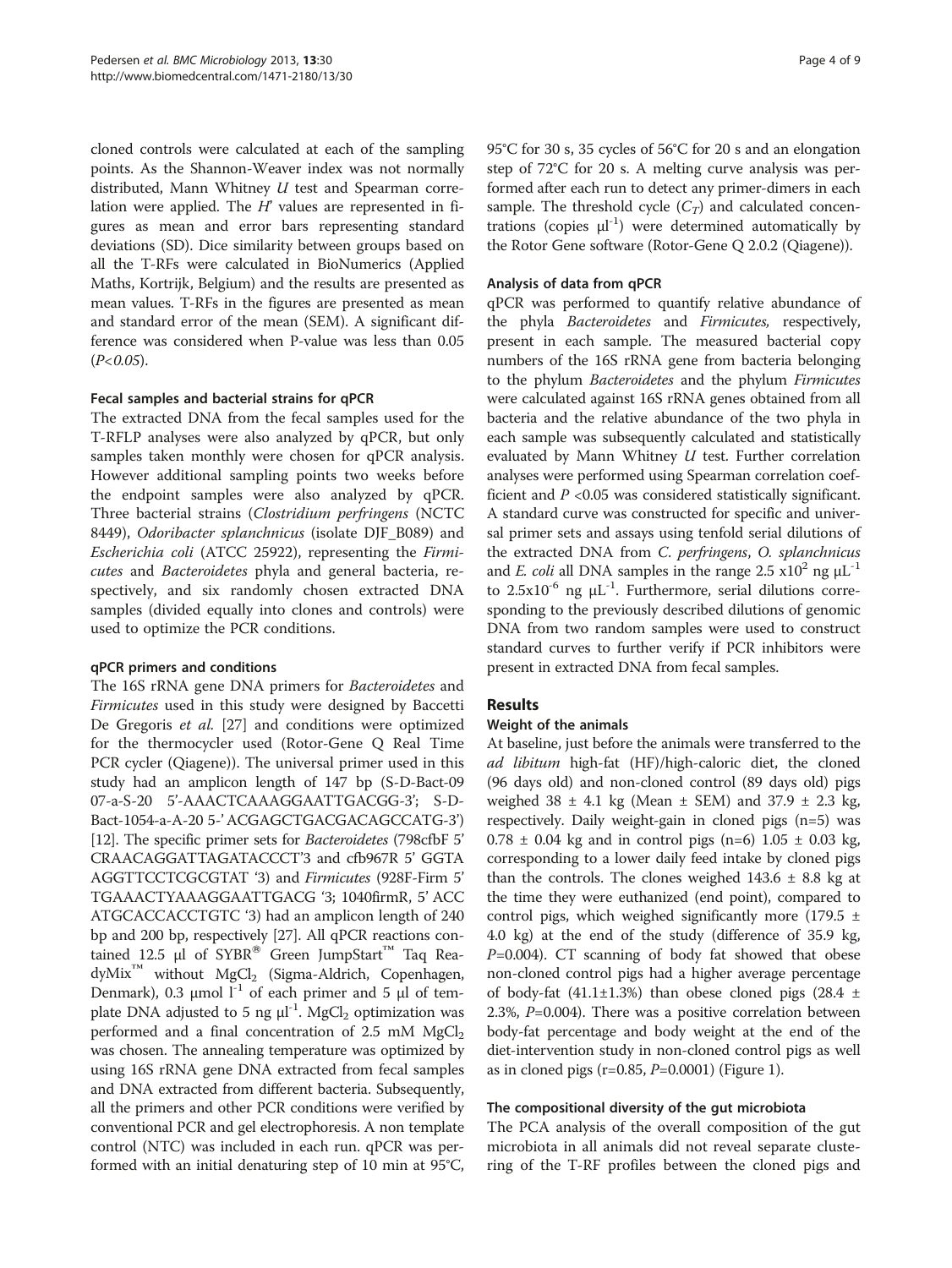the non-cloned controls. To test if the gut microbiota between cloned pigs was more similar than between non-cloned control pigs, a dice similarity score was calculated showing that the microbiota in cloned pigs was neither more uniform within the group nor more diverse compared to non-cloned control pigs (Figure 2A). Furthermore, there was no difference in Shannon-Weaver index between cloned and non-cloned control pigs at the start of diet-intervention (baseline), with Shannon-Weaver index  $(H)$ ,  $H'=2.6$  (2.3-2.8) and  $H'=1.7$  (1.5-2.8), respectively. Within the control group, a slight increase  $(P=0.01)$  in the diversity of the gut microbiota was observed from baseline to end of diet-intervention (end point) (H'=3, 2.3-3.4), while no difference was observed in the cloned pig group  $(H'=3.3, 2.3-3.4)$  (Figure 2B). Furthermore, there was no correlation between diversity of microbial community as found by Shannon-Weaver index and weight-gain (Figure 2B).

The bacterial load (including all initial T-RFs between 60 and 800 bp) in the fecal microbiota of cloned pigs and non-cloned control pigs was similar throughout the intervention period, both at baseline and at endpoint  $(P=0.08$  and  $P=0.3$ , respectively). In general, the T-RF profiles were similar in the cloned pigs and non-cloned pigs (Figure [3A](#page-5-0) and B). Both cloned pigs and noncloned control pigs had 11 T-RFs with a relative abundance larger than one-percent in common at baseline and 17 T-RFs at endpoint (Figure [3A](#page-5-0) and B). There were several differences in T-RFs between the cloned pigs and non-cloned control pigs, however these were not significant  $(P=0.08)$ .

In the non-cloned control group, one individual T-RF with a length of 102 bp was found higher at baseline compared to endpoint  $(P=0.04)$  (Figure [3](#page-5-0)B) and within

the cloned pig group one T-RF (93 bp) was higher at endpoint than at baseline  $(P=0.01)$  (Figure [3](#page-5-0)A). At baseline in the non-cloned control group, the relative abundance of T-RF 93 bp was less than one percent and a significant increase in T-RF 93 bp from baseline to endpoint  $(P=0.005)$  was observed. The *in silico* analysis of the obtained T-RFs indicated that the T-RF 93 bp and T-RF 102 bp may be bacterial fragment belonging to the phylum Bacteroidetes (See Additional file [1\)](#page-7-0).

At baseline a total of 47 T-RFs were present in the cloned pigs fecal microbiota while at endpoint there were 85 T-RFs present, indicating a more rich community at endpoint. At baseline 27 T-RFs with intensities of more than 1% are represented in Figure [3A](#page-5-0). Together these 27 T-RFs represent 92% of the all the T-RFs present at baseline.

In non-cloned control pigs, a total of 42 T-RFs were present at baseline and 85 T-RFs were present at endpoint,

<span id="page-4-0"></span>

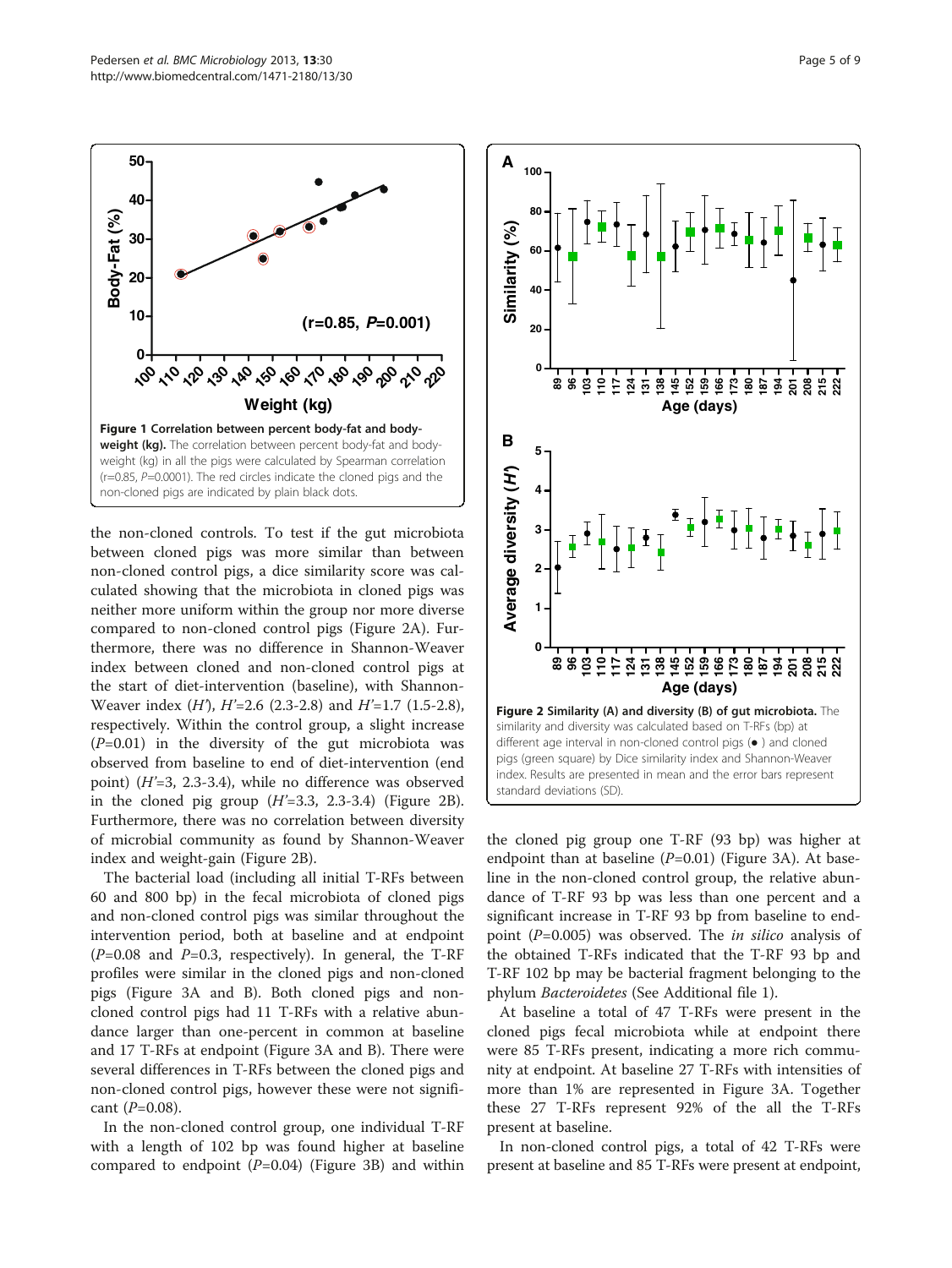again indicating an increase in T-RFs from baseline to endpoint. At baseline, only 18 T-RFs had intensities larger than 1%. These 18 T-RFs however, constituted 96% of all the T-RFs at baseline. At endpoint, there were 82 T-RFs present in fecal microbiota of non-cloned pigs of which only 22 T-RFs had intensities of more than 1% (Figure 3B). The possible identification of these T-RFs as found by in silico analysis, can be found in the supplementary material (See Additional file [1\)](#page-7-0).

# Relative abundance of Firmicutes and Bacteroidetes in the gut microbiota by qPCR

There was no difference in the relative abundance of Bacteroidetes between cloned and non-cloned control pig at baseline  $(P=0.1)$  or at endpoint  $(P=0.9)$  and the same was observed for *Firmicutes* (baseline,  $P=0.8$ ; endpoint,  $P=0.7$ ).

In cloned pigs, a negative correlation was observed between weight-gain and relative abundance of Bacteroidetes (r= −0.33, P<0.04) (Figure [4A](#page-6-0)). A continuous and significant decrease  $(P<0.008)$  was observed in phylum Bacteroidetes from baseline and throughout the weightgain period (Figure [4](#page-6-0)A) which then began to rise again by the time the pigs had an average weight of  $118.9 \pm 3.2$  kg until the animals were euthanized at endpoint.

In the non-cloned control pigs, there was a decrease in the relative abundance of Bacteroidetes from baseline (weight:  $37.9 \pm 2.3$  kg) until the pigs weighed  $95.5 \pm 3.9$  kg, from which point the relative abundance of Bacteroidetes began to increase again until endpoint (Figure [4](#page-6-0)B). Subsequently, there was no significant difference in the relative abundance of Bacteroidetes at baseline and endpoint in the non-cloned pigs (Figure [4B](#page-6-0)).

In cloned pigs, an increase in relative abundance of Firmicutes was observed from baseline to endpoint (P<0.009) (Figure [4](#page-6-0)C) and the same was observed in noncloned control pigs from baseline to endpoint  $(P<0.0001)$ (Figure [4D](#page-6-0)). This positive correlation between the weightgain and the relative abundance of *Firmicutes* during the study period was observed both in cloned pigs (r= 0.37,  $P<0.02$ ) and non-cloned control pigs (r=0.45,  $P<0.006$ ) (Figure [4](#page-6-0)C and D, respectively). Additional figure shows the changes in the relative abundance of Firmicutes and Bacteroidetes during weight-gain (See Additional file [2\)](#page-7-0).

#### **Discussion**

In order to establish a better understanding of the underlying causes of obesity and the effect of obesity on different body sites, the cloned pigs and non-cloned control pigs employed for our study were also investigated

<span id="page-5-0"></span>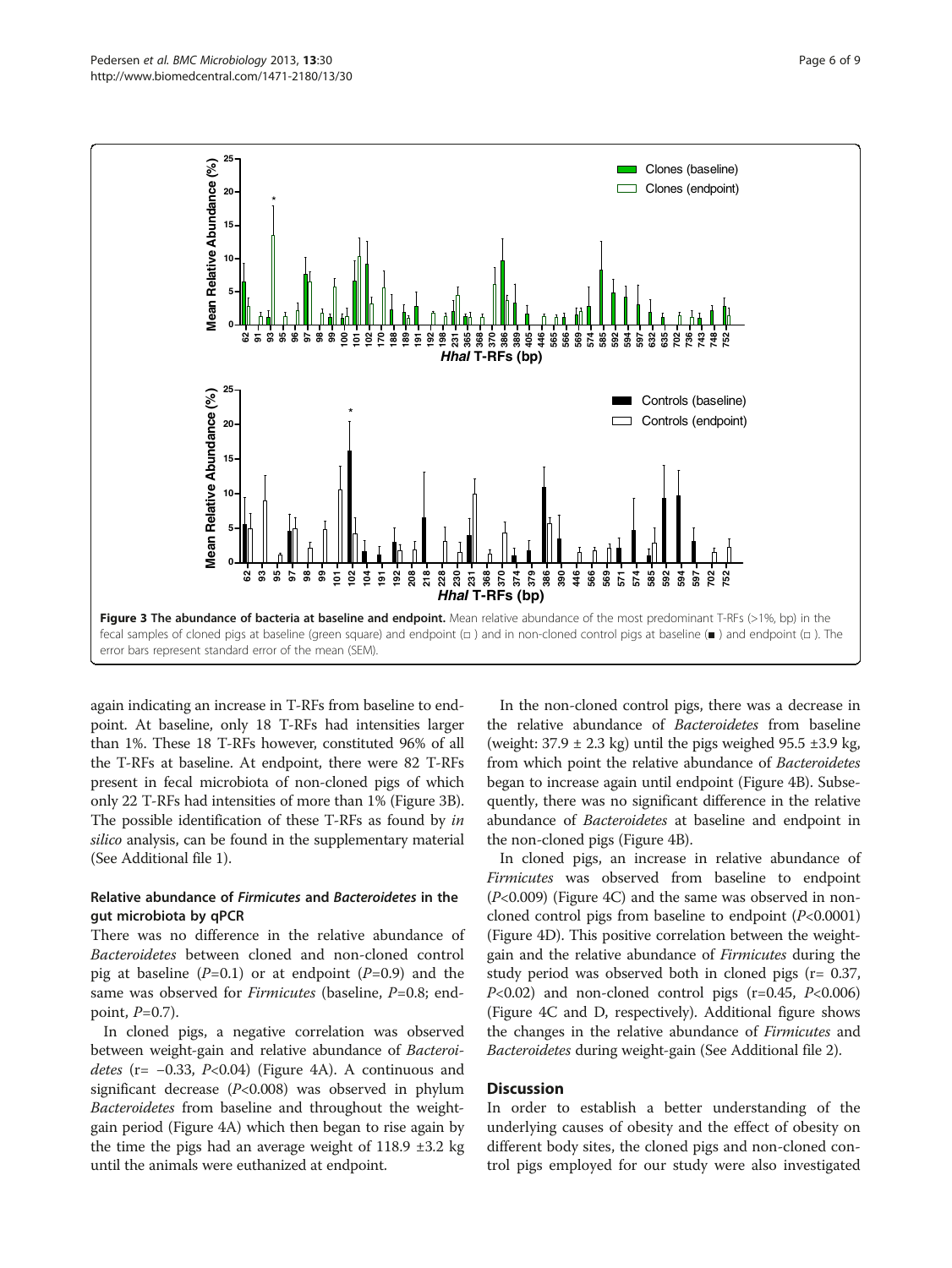<span id="page-6-0"></span>

in regard to their immunological [\[28](#page-8-0)], metabolomics [[22\]](#page-8-0) and phenotypic characters [[9\]](#page-8-0). In this study, we investigated the gut microbiota of both cloned and noncloned control pigs by T-RFLP and found that the gut microbiota within a group of five obese clones was neither more similar nor more diverse than the microbiota within a group of six obese non-cloned control pigs of the same sex and genetic background. The metabolomic phenotyping [\[9](#page-8-0)] of these obese cloned and non-cloned control pigs showed that the phenotype of the cloned pigs was different from the phenotype of non-cloned control pigs [\[9](#page-8-0)] and that the inter-individual variation amongst these cloned pigs was not less than the interindividual variation of the non-cloned control pigs that were siblings [[22](#page-8-0)]. Hence, based on these and the findings presented in the current paper it would appear that the cloned pigs do not have identical phenotypes or less inter-individual variation than conventional non-

cloned pigs. One explanation for these results could be that in cloning by somatic cell nuclear transfer the animals inherit maternal mitochondrial DNA and even though they have the same somatic DNA, the cloned pigs possess altering phenotypes due to the maternal mitochondrial DNA effect [\[9](#page-8-0)]. This raises the question of whether cloned animals are more suitable animal models than conventional non-cloned animals.

The heritable component of an individual and its effect on the microbial community have been investigated before in several human studies; in particular MZ twins have been investigated to minimize the genetic influence in order to get a better understanding of the role of obesity on gut microbiota [\[3](#page-8-0)]. When designing an experimental model for gut microbiota related studies, it is important to remove the large variability in the microbial community across individuals, making it necessary to use larger number of animals for valid statistical analysis and interpretation.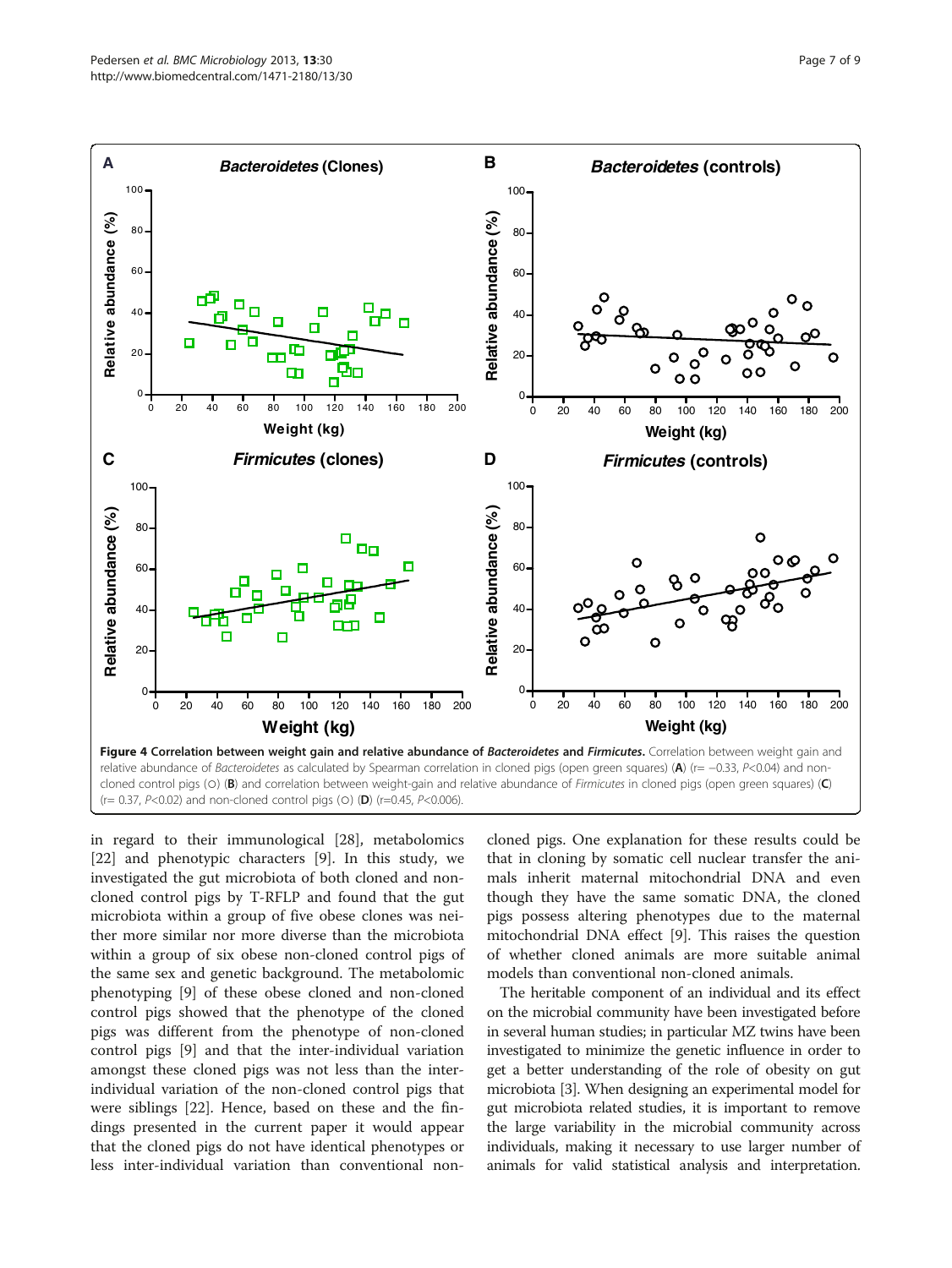<span id="page-7-0"></span>Therefore, cloned animals could have the potential of becoming good models, by reducing the number of animals needed for an experimental study and providing a less variable population, however, more optimization is needed to improve the quality of the cloned animals.

In regard to obesity related gut microbiota, we did not observe any association between weight-gain and change in bacterial diversity, although there was more bacterial richness in obese pigs. Taken together; these results point to specific changes in the bacterial community over time in both the cloned and non-cloned control pigs.

To get a better profile of the gut microbial community in relation to obesity, we compared the relative abundance of the phyla Bacteroidetes and Firmicutes in the pigs from baseline and throughout the diet intervention period until endpoint. In the case of Firmicutes, we observed an increase in relative abundance of this phylum from baseline to endpoint, in both cloned and non-cloned pigs and found a positive correlation with Firmicutes and weight-gain. This increase in the abundance of the phylum Firmicutes with increase in weight is in agreement with observations made in other studies [[15](#page-8-0)]. One study [[29](#page-8-0)], point to a connection between alterations in energy intake and changes in gut microbiota such as increase in abundance of Firmicutes. Jumpertz and colleagues [\[21\]](#page-8-0) found that a 20% increase in abundance of Firmicutes resulted in an increase in energy harvest corresponding to approximately 150 kilo calories. This suggests that the bloom in bacteria belonging to the phylum Firmicutes contributes to promotion of obesity and maintenance of the obese state.

The relative abundance of Bacteroidetes in the cloned pigs decreased continuously through the diet intervention period but then began steadily to increase until the animals were euthanized. The same was observed in the non-cloned control pig group and eventually the relative abundance of Bacteroidetes at endpoint was not different from baseline. This was unexpected, as previously it has been shown that obese subjects have less Bacteroidetes compared to their leaner counterparts [\[10,16,30](#page-8-0)]. Furthermore, one study on humans under a weight loss regiment showed [[15](#page-8-0)] an increase in Bacteroidetes. One explanation to the observations made in our study could be that the bacteria belonging to phylum Bacteroidetes somehow adapt to the HF/high-caloric diet and their number at endpoint eventually reaches the values observed at baseline. Hildebrandt et al. [[29](#page-8-0)] demonstrated a decrease in Bacteroidetes and an increase in Firmicutes in the gut microbiota of mice independent of obesity but in relation to HF diet in mice [\[29](#page-8-0)], while other studies point to the association of HF diet and the changes in abundance of Firmicutes in mice [[4\]](#page-8-0). Together, these studies suggest that the changes in gut microbiota could be due to the HF/high caloric diet and not the state of obesity. Even though we found a positive relation between weight-gain and changes

in the relative abundance of Firmicutes, we cannot exclude the possibility that the changes were also in relation to HF/high-caloric diet. Therefore, the gut microbiota could be a potential therapeutic target to fight obesity.

#### Conclusion

Here we conclude that cloned pigs do not appear to have smaller inter-individual variation as compared to the sibling non-cloned pigs with regard to their gut microbiota, and because it is both time consuming and costly, they are not more suitable than conventional pigs for gut-microbiota-obesity related studies.

Our findings agree with the hypothesis that the dietinduced obesity is related to changes in the relative abundance of Firmicutes and Bacteroidetes and especially an increase in proportion of the bacteria belonging to the phyla Firmicutes. We also point to HF/highcaloric diet as a contributing factor that changes the gut microbial community. To our knowledge this is the first study that has investigated the effects of diet-induced obesity on gut-microbiota in cloned pigs. More investigation is needed to optimize the cloning of experimental animals which could eventually offer a more controlled experimental model.

#### Additional files

[Additional file 1:](http://www.biomedcentral.com/content/supplementary/1471-2180-13-30-S1.docx) An overview of T-RFs (bp) in cloned and noncloned pigs and possible bacterial taxonomy as estimated in silico through the MICA online database.

[Additional file 2:](http://www.biomedcentral.com/content/supplementary/1471-2180-13-30-S2.pdf) Correlation between weight gain and relative abundance of Bacteroidetes and Firmicutes. Correlation between weight-gain and relative abundance of Bacteroidetes as calculated by Spearman correlation in cloned pigs (r= -0.33, P<0.04) and non-cloned control pigs and correlation between weight-gain and relative abundance of Firmicutes in cloned pigs (r= 0.37, P<0.02) and non-cloned control pigs (r=0.45, P<0.006). Each color represents a pig in that group i.e. pig 1 is indicated by a red dot and so on.

#### Competing interest

All authors declare no financial or any other competing interest.

#### Authors' contributions

MB, LM and RP designed the study experiments. RP carried out the experimental work, data and statistical analysis and wrote the manuscript. A. D.A performed the statistical analysis on T-RFLP Shannon-Weaver diversity and PCA and contributed to writing of the manuscript. JS designed and conducted the animal and the diet-intervention experiments. All authors read, corrected and approved the final manuscript.

#### Acknowledgements

This work was supported by a grant from the Danish Strategic Research Council (FØSU 2101-06-0034), and The Danish Research Council FTP (09– 6649307). We would like to thank Sophia Rasmussen and Joanna Amenuvor for excellent technical assistance.

#### Author details

<sup>1</sup>National Veterinary Institute, Technical University of Denmark, Bülowsvej 27 Frederiksberg C 1870, Denmark. <sup>2</sup>Department of Food Science, University of Aarhus, Blichers Alle 20, Tjele 8830, Denmark. <sup>3</sup>Present address: Chr. Hansen A/S, Bøge Alle 10-12, Hørsholm DK-2970, Denmark.